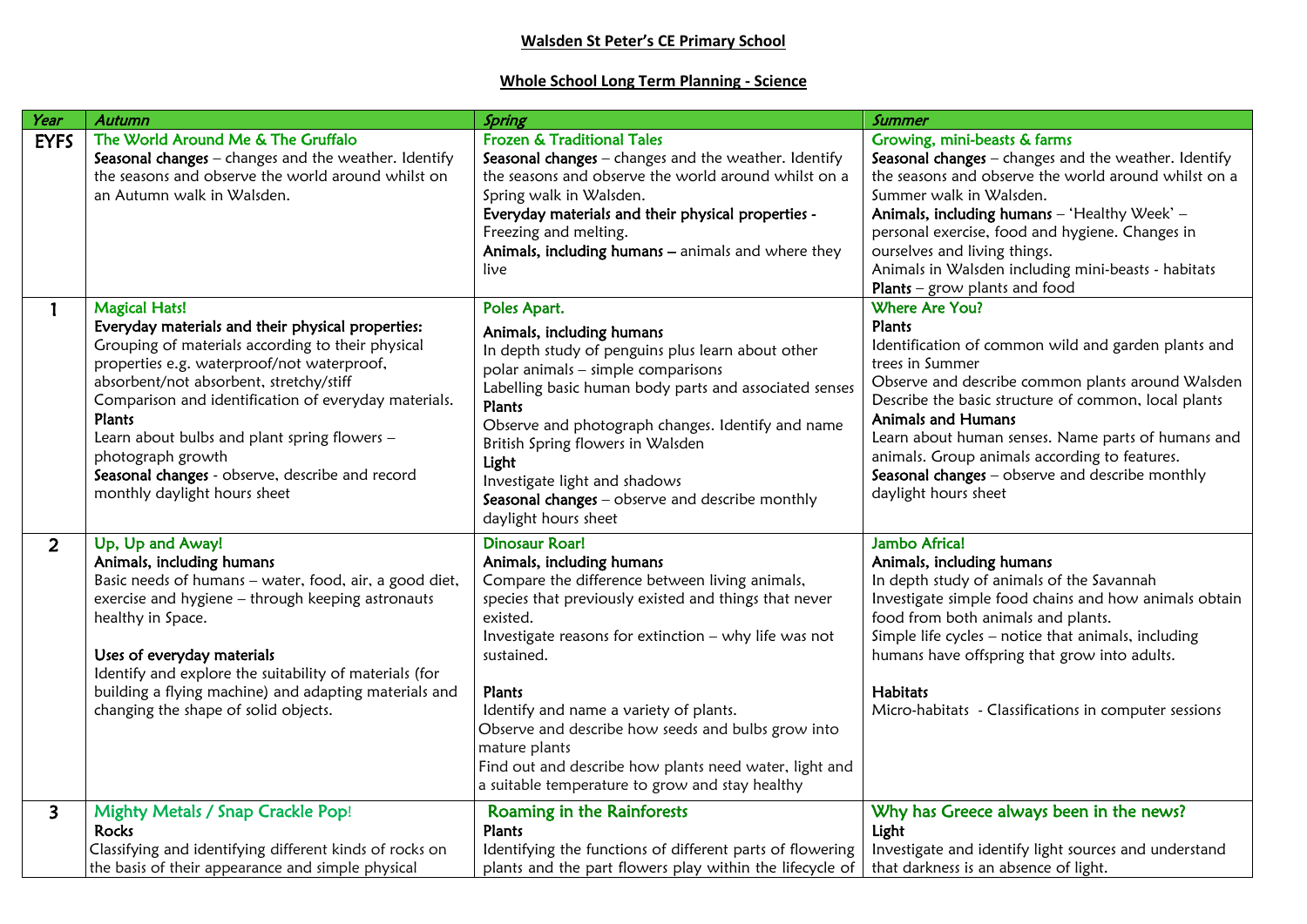|   | properties.<br>Describe in simple terms how fossils are formed when<br>things that have lived are trapped within rock<br>Recognise that soils are made from rocks and organic<br>matter<br><b>Forces and Magnets</b><br>Understand that magnets have two forces; describe<br>magnets as having to poles.<br>Investigate, observe and predict attraction and<br>repelling.<br>Investigate objects moving on different surfaces                                                                                                                                                                                                                                                                                                                                                                           | a plant : pollination, seed formation and dispersal<br>Investigate how water is transported within plants.<br>Animals, including humans<br>Nutrition: the requirements of humans and of<br>rainforest animals.<br>Studying and comparing skeletons and muscles of<br>both humans and rainforest animals<br>Classifying different types of animals in the rainforest<br>and how they have adapted to live there.                                                                                                                                                                                                                                                                                                                   | Understand how shadows are formed; find patterns<br>that determine the size of shadows; investigate how<br>and why shadows change.<br>Understand that light is reflected from surfaces &<br>Sun safety.                                                                                                                                                                                                                                                                                                                   |
|---|---------------------------------------------------------------------------------------------------------------------------------------------------------------------------------------------------------------------------------------------------------------------------------------------------------------------------------------------------------------------------------------------------------------------------------------------------------------------------------------------------------------------------------------------------------------------------------------------------------------------------------------------------------------------------------------------------------------------------------------------------------------------------------------------------------|-----------------------------------------------------------------------------------------------------------------------------------------------------------------------------------------------------------------------------------------------------------------------------------------------------------------------------------------------------------------------------------------------------------------------------------------------------------------------------------------------------------------------------------------------------------------------------------------------------------------------------------------------------------------------------------------------------------------------------------|---------------------------------------------------------------------------------------------------------------------------------------------------------------------------------------------------------------------------------------------------------------------------------------------------------------------------------------------------------------------------------------------------------------------------------------------------------------------------------------------------------------------------|
| 4 | The Roman Empire Strikes Back.<br>Animals, including humans<br>Teeth: different types of teeth, their names and<br>functions. How to look after teeth and investigate<br>what may damage them.<br>The human digestive system: identify main parts of the<br>human digestive system and understand their functions<br>by building a model of the human digestive system.<br>Food chains: understanding, identifying and applying<br>the terms predator, prey and producers.<br>Living things and their Habitats<br>Grouping, identifying and naming living things<br>in the local environment.<br>Interpreting and making simple classification keys to<br>group living things.<br>Investigating those environments can change and this<br>can impact on the animals living there (including<br>humans). | Splash!<br>States of matter<br>Comparing and grouping solids, liquids and gases.<br>Observe changes of state when materials are heated or<br>cooled. Accurately measure and record the<br>temperatures when changes occur.<br>Identify the role of evaporation and condensation in<br>The Water Cycle.<br>Electricity<br>Identify common appliances that use electricity.<br>Construct a simple circuit, identifying its main parts<br>and their names, identify whether a lamp will light<br>based on the circuit, recognise that a switch opens and<br>closes a circuit and<br>Recognise and name some common conductors and<br>insulators.<br>Drawing and correctly labelling pictorial<br>representations of simple circuits. | Raiders, Traders and Invaders.<br>Sound<br>Identifying how sounds are made, associating some of<br>them with something vibrating.<br>Recognising that vibrations from sounds travel through<br>a medium to the ear.<br>Finding patterns between the pitch of a sound and<br>features of the object that produced it.<br>Finding patterns between the volume of a sound and<br>the strength of the vibrations that produced it.<br>Recognising that sounds get fainter as the distance<br>from the sound source increases. |
| 5 | <b>Ancient Egypt</b><br><b>Forces</b><br>Understand how the force of gravity acts between a<br>falling object and the Earth.<br>Investigate and identify the effects of friction that act<br>between moving surfaces by comparing how pyramid<br>builders moved blocks of stone on different surfaces<br>and exploring ways of moving heavy objects over a<br>longer distance including using rollers.<br>Recognising that some mechanisms allow a smaller<br>force to have a greater effect by finding ways of lifting<br>heavy objects using levers and relating to their use for<br>moving and lifting blocks and how they helped with                                                                                                                                                               | Sci-Fi and Space.<br>Earth and Space<br>Describe the movement of the Earth and other planets<br>relative to the sun in the solar system<br>Describe the movement of the moon relative to the<br>Earth<br>Describe the sun, Earth and moon as approximately<br>spherical bodies<br>Use the idea of the Earth's rotation to explain day and<br>night and the apparent movement of the sun across<br>the sky.<br>Identify well-known constellations from Ancient Greek<br>myths                                                                                                                                                                                                                                                      | Baghdad.<br>Living things and their habitats<br>Understanding the differences in the life cycles of a<br>mammal, an amphibian, an insect and a bird<br>Understanding the life process of reproduction in some<br>plants and animals.<br>Animals, including humans<br>Understanding the changes as humans go through<br>puberty.<br>Gestation of humans and compare to other animals.<br>Electricity<br>Associate the brightness of a lamp or the volume of a                                                              |